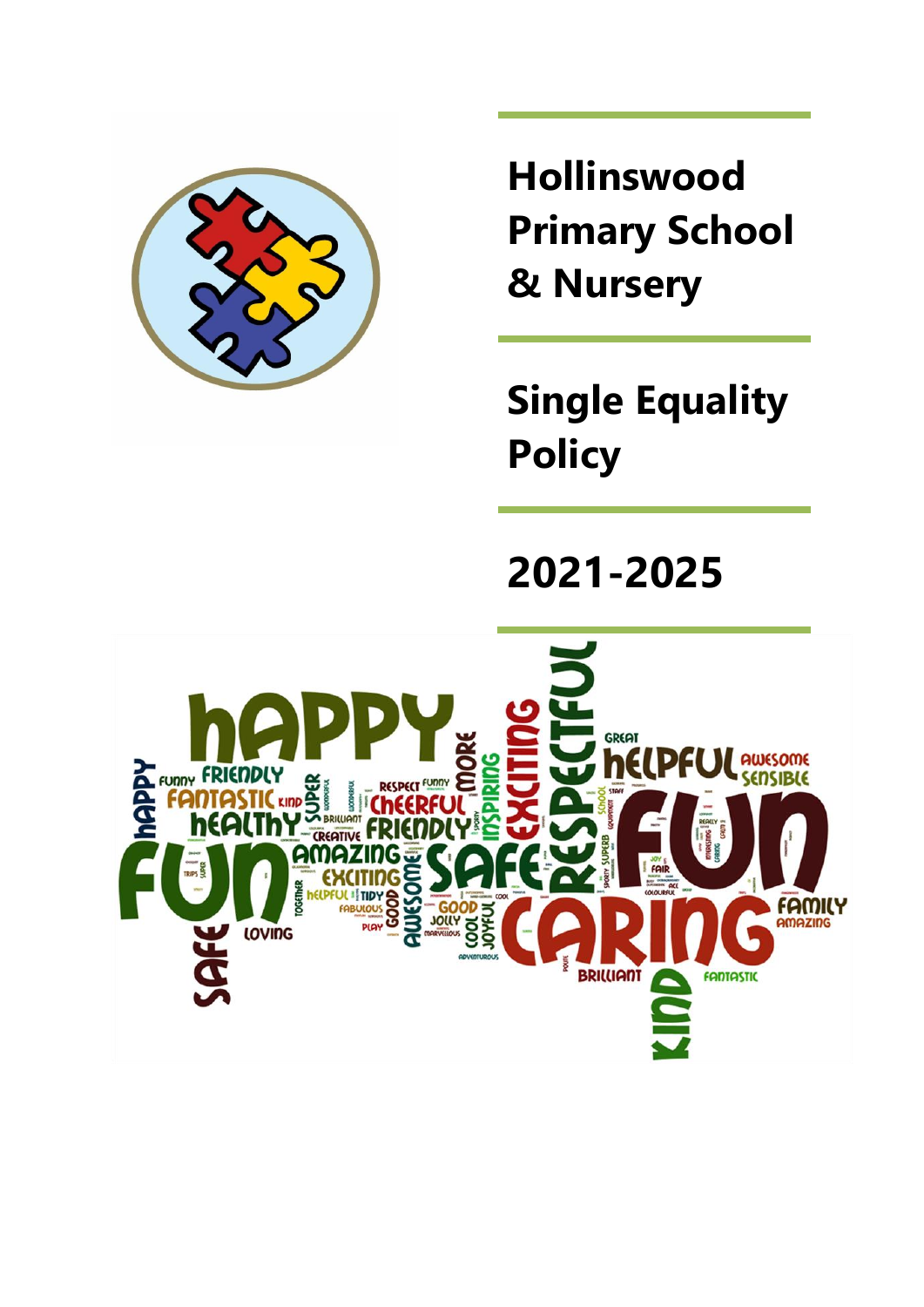# **Single Equality Policy 2021-2025**

#### **1. Our Intent**

At Hollinswood Primary School & Nursery we aim to develop every child's skills, knowledge and attitudes for them to become effective learners. We equip children with the confidence, competence and curiosity to face uncertainties and exercise initiatives and personal responsibility. Our curriculum is relevant and meaningful to the children, putting knowledge into context. We teach knowledge alongside skills ensuring children develop the skills to construct arguments, balance evidence and shape their role as a learner. We believe the ability to learn is underpinned by the teaching of basic skills, knowledge, concepts and values. We provide enhancement opportunities to engage learners, nurturing their curiosity for new experiences and knowledge. Children leave Hollinswood Primary School and Nursery with a sense of belonging to a community where they have the confidence and skills to self-evaluate, make choices and become effective learners. Our children will have the mental agility and emotional stamina needed to thrive in an ever-changing society.

#### **2. Information from Pupil Data and School Audit**

In January 2013 Hollinswood Junior School merged with Hollinswood Infant School and Nursery. The merger presented an excellent opportunity for the schools to combine the expertise, passion and talent that existed across both sites in creating an all through Nursery and Primary School that will benefit the community of Hollinswood.

#### **The schools and their environment**

There are currently 422 pupils on role including a 52 place part-time nursery. There are 215 girls and 207 boys. Of these 166 have English as an additional language. Overall there are 107 pupils eligible for free school meals. There are 58 pupils who are on the register for Special Educational Needs. Overall children enter the school at standards just below the national average.

The school is well equipped and resourced over the two sites. There are 8 teaching bases with shared activity areas in the Farah site and 7 teaching bases with shared activity areas in the Bushell site. The school benefits from having two halls each with integral PE equipment and audio-visual systems. There is also a separate dining room on the Farah site used for dance, drama and PSHE. This was recently enlarged to cater for growing pupil numbers.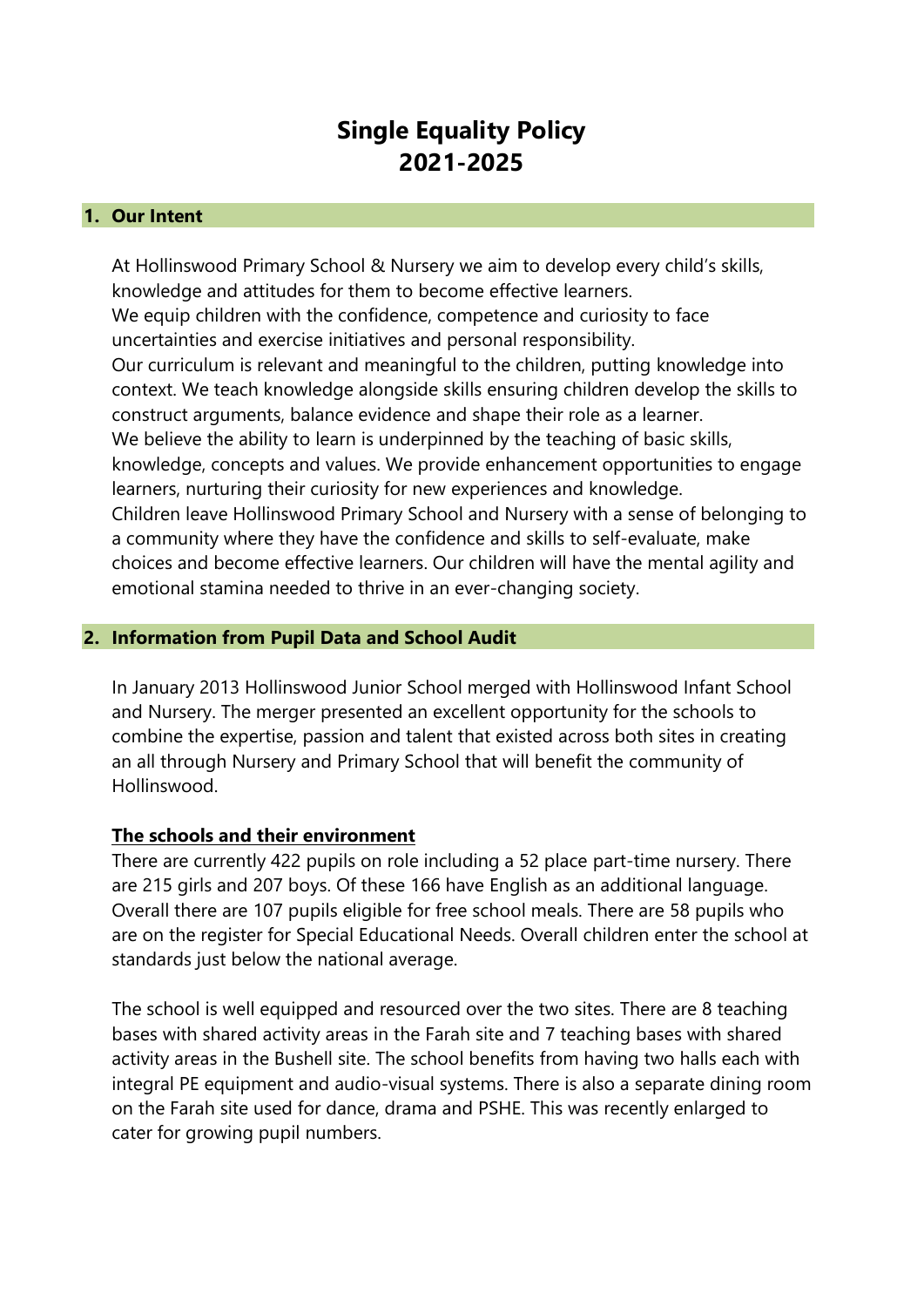Additionally, there is a library, a cooking area, two group teaching rooms, a computer suite and two inclusion rooms. We have excellent outdoor play facilities including jungle gyms, Quiet areas, football and basketball posts and lots of outside seating.

From September 2019 we have had a specialist provision hub onsite based at Hollinswood Primary School & Nursery (Farah Site) that caters for KS2 children with communication and interaction needs, including those with Autism and associated cognition and learning difficulties. This provision will be managed in partnership with Haughton Special School and will provide an inclusive option which bridges the gap between special and mainstream schools, offering greater choice for parents and means children with more complex SEND are educated alongside their mainstream peers. The children will be on roll at Haughton School but will wear the uniform of Hollinswood Primary School & Nursery as they will feel part of the school community.

There is also a private day nursery, ABC that is based on the Bushell site.

The school runs successful extra-curricular lunchtime clubs/activities and also offers a range of afterschool clubs including those provided by professional organisations.

## **School Characteristics (As at March 2021)**

### **Pupils –**

Total number of pupils is 422.

(207) 49.00% of male pupils

(215) 51.00% of female pupils

(107) 27.00% of pupils entitled to a Free School Meal (exc Nursery)

(52) 12.00% of pupils identified as having Special Education Needs (School Action & School Action Plus)

(6) 1.00% of pupils identified as having a statement of Special Education Needs

(166) 39.00% of pupils first language is other than English

(185) 44.00% of pupils whose ethnicity is other than White British

(3) 1.00% of pupils are classed as having a disability

(182) 43.00% of pupils classed as having a medical need (inc Asthma)

(4) 1.00% of pupils on child protection register

## **Staff –**

Total number of staff is 61 (inc 3 Haughton Hub staff, 2 Supply Teachers, 1 EAL Teaching Assistant, 2 Caretakers and 1 Sports Coach)

(7) 11.00% of male staff

(54) 89.00% of female staff

(1) 2.00% of staff first language is other than English

(4) 7.00% of staff whose ethnicity is other than White British

(0) 0.00% of staff classed as having a disability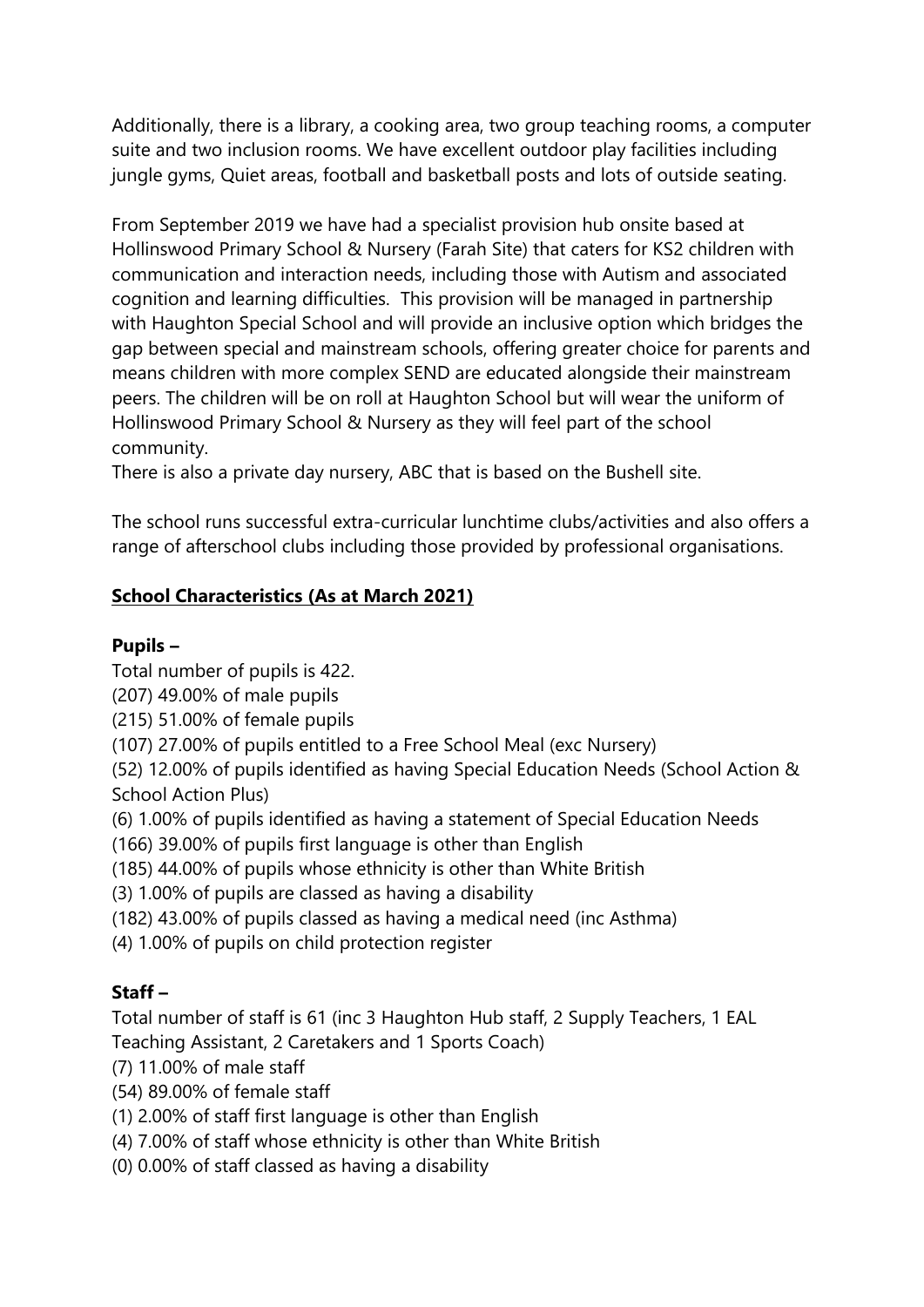(23) 38.00% of staff classed as having a medical need (inc Asthma)

#### **Facilities –**

3 disabled toilets at Bushell Site and 2 disabled toilets at Farah Site 2 external ramp at Farah Site 14 visual fire alarms at Bushell Site 1 hearing aid transmitter Use of EAL interpreters from MDT (On Site)

#### **Mainstreaming Equality into Policy and Practice**

As well as the specific actions set out beneath this policy, the school operates equality of opportunity in its day-to-day practice in the following ways.

#### **Teaching and learning**

We aim to provide all our pupils with the opportunity to succeed, and to reach the highest level of personal achievement. To do this, we will:

- $\triangleright$  Use contextual data to improve the ways in which we provide support to individuals and groups of pupils;
- ➢ Monitor achievement data by ethnicity, gender and disability and action any gaps;
- $\triangleright$  Take account of the achievement of all pupils when planning for future learning and setting challenging targets;
- $\triangleright$  Ensure equality of access for all pupils and prepare them for life in a diverse society;
- $\triangleright$  Use materials that reflect the diversity of the school, population and local community in terms of race, gender and disability, without stereotyping;
- ➢ Promote attitudes and values that will challenge racist and other discriminatory behaviour or prejudice;
- $\triangleright$  Provide opportunities for pupils to appreciate their own culture and celebrate the diversity of other cultures;
- $\triangleright$  Seek to involve all parents in supporting their child's education;
- ➢ Encouraging classroom and staffroom discussion of equality issues which reflect on social stereotypes, expectations and the impact on learning;
- $\triangleright$  Including teaching and classroom-based approaches appropriate for the whole school population, which are inclusive and reflective of our pupils.

#### **Admissions and Exclusions**

Our admissions arrangements are fair and transparent, and do not discriminate on any of the protected characteristics: age, disability, gender reassignment, marriage and civil partnership, pregnancy and maternity, race, religion or belief, sex, sexual orientation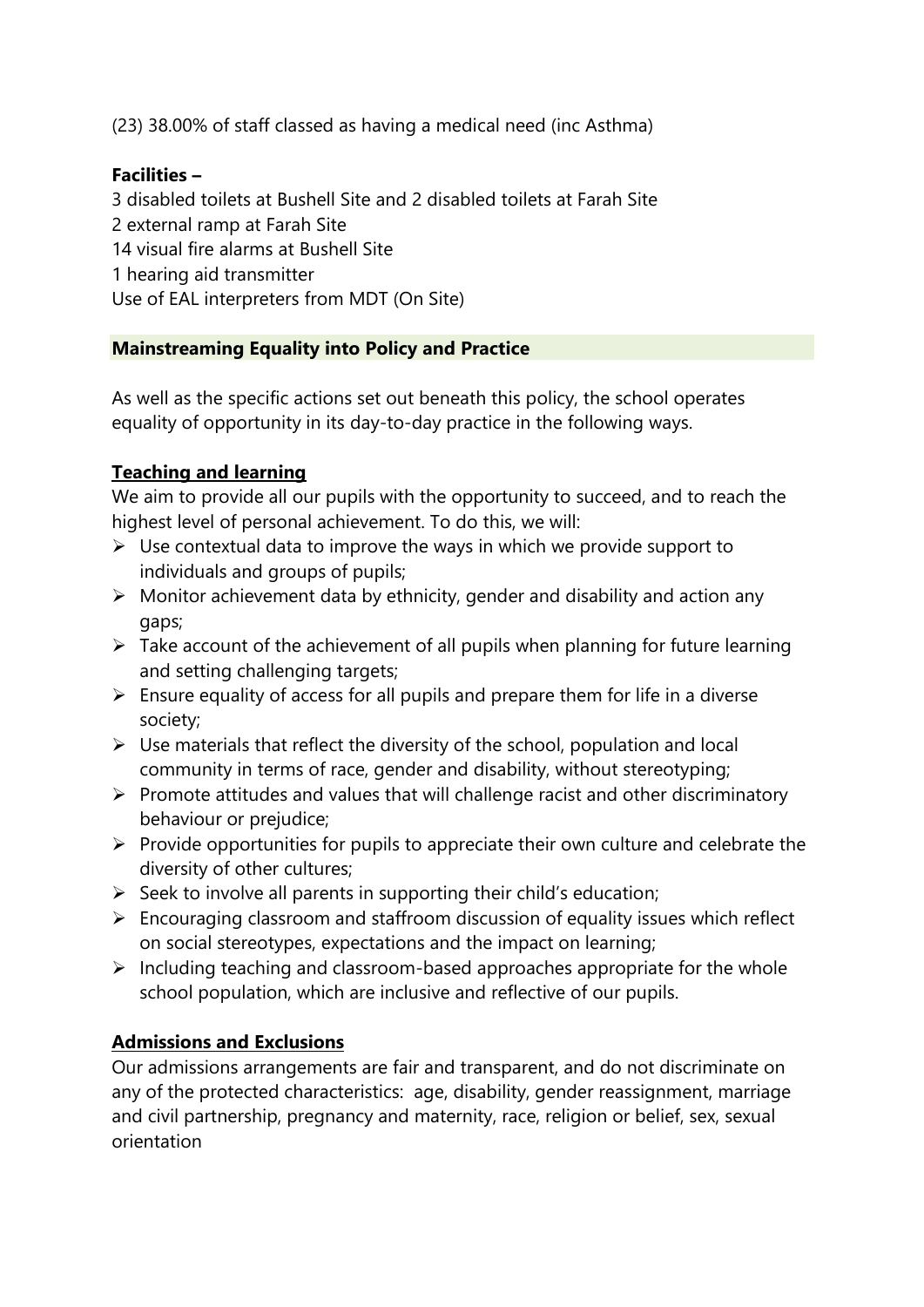Exclusions will always be based on the school's Behaviour Policy. We will closely monitor exclusions to avoid any potential adverse impact and ensure any discrepancies are identified and dealt with.

#### **3. Equal Opportunities for Staff**

This section deals with aspects of equal opportunities relating to staff at Hollinswood Primary School & Nursery.

We are committed to the implementation of equal opportunities principles and the monitoring and active promotion of equality in all aspects of staffing and employment.

All staff appointments and promotions are made on the basis of merit and ability and in compliance with the law. However we are concerned to ensure wherever possible that the staffing of the school reflects the diversity of our community.

#### **Employer Duties**

As an employer we need to ensure that we eliminate discrimination and harassment in our employment practice and actively promote equality across all groups within our workforce. The 9 protected characteristics: age, disability, gender reassignment, marriage and civil partnership, pregnancy and maternity, race, religion or belief, sex, sexual orientation are considered when appointing staff and particularly when allocating Teaching and Learning Responsibilities (TLR) or re-evaluating staff structures, to ensure decisions are free of discrimination. Actions to ensure this commitment is met include:

- ➢ Monitoring recruitment and retention including bullying and harassment of staff;
- $\triangleright$  Continued professional development opportunities for all staff;
- ➢ Senior Leadership Team support to ensure equality of opportunity for all.

#### **4. Equality and the Law**

#### **The Equality Act 2010**

There are two kinds of duty that schools must meet.

- 1. The Public Sector Equality Duty
- 2. The Specific Duties

The action plan at the end of this Equality Policy outlines the actions Hollinswood Primary School & Nursery will take to meet the general duties.

The Public Sector Equality Duty under the Equality Act 2010 places a duty on schools to have due regard to the need to:

- Eliminate discrimination and other conduct that is prohibited by the Act.
- Advance equality of opportunity between people who share a protected characteristic and persons who do not share it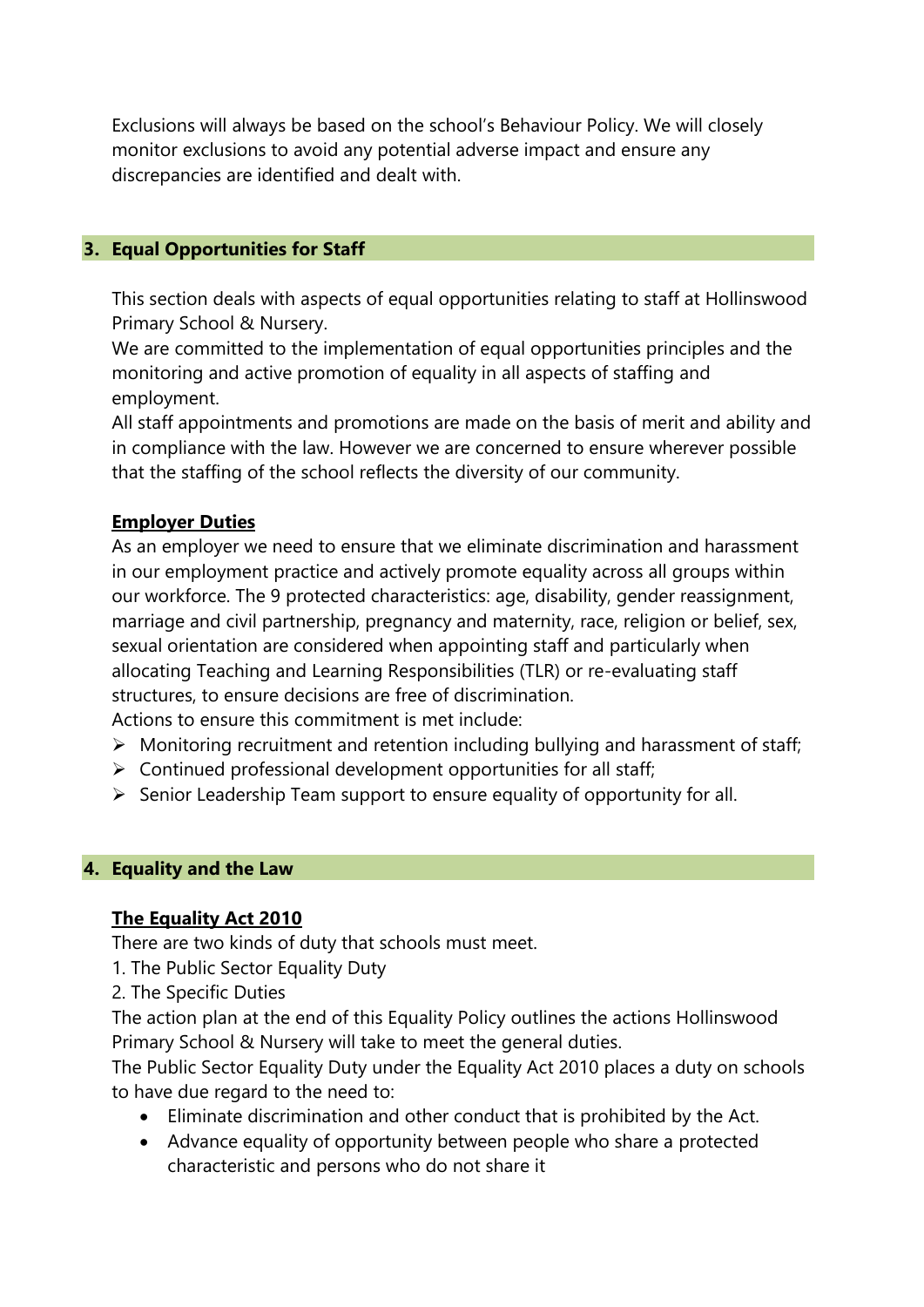• Foster good relations across all characteristics between people who share a protected characteristic and people who do not share it.

Under our specific duty we will:

- $\triangleright$  Prepare an Equality Policy.
- ➢ Assess the impact of our policies, including this Policy, on pupils, staff and parents by ethnicity including, in particular, the achievement levels of these pupils;
- ➢ Monitor the impact our plans and policies have on such pupils, staff and parents towards raising the achievement of minority ethnic groups.

#### **Disability**

This section should be read in conjunction with the school's **Special Educational Needs Policy, Our Local Offer and Accessibility Strategy.**

#### *Definition of disability*

The Equality Act 2010 defines a disabled person as someone who has 'a physical or mental impairment which has a substantial or long-term adverse effect on his or her ability to carry out normal day-to-day activities'.

The Equality Act 2010 has also extended the definition of disability as follows:

- ➢ People with HIV, multiple sclerosis and cancer (although not all cancers) are deemed disabled before they experience the long-term and substantial adverse effect on their activities;
- ➢ Section 18 has been amended so that individuals with a mental illness no longer have to demonstrate that it is "clinically well-recognised", although the person must still demonstrate a long-term and substantial adverse impact on his/her ability to carry out normal day-to-day activities.

#### **Legal Duties**

The Equality Act 2010 placed a general duty on schools, requiring them to have due regard for the following when carrying out and delivering services:

- $\triangleright$  Promoting equality of opportunity between disabled people and other people;
- ➢ Eliminating discrimination and harassment of disabled people that is related to their disability;
- ➢ Promoting positive attitudes towards disabled people;
- $\triangleright$  Encouraging participation in public life by disabled people;
- $\triangleright$  Taking steps to meet disabled people's needs, even if this requires more favourable treatment.

Under our specific duty we will:

- $\triangleright$  Prepare and publish an Equality Policy which covers the requirements for a Disability Equality Scheme identifying our disability equality goals and actions to meet them;
- $\triangleright$  Review and revise this Scheme every three years.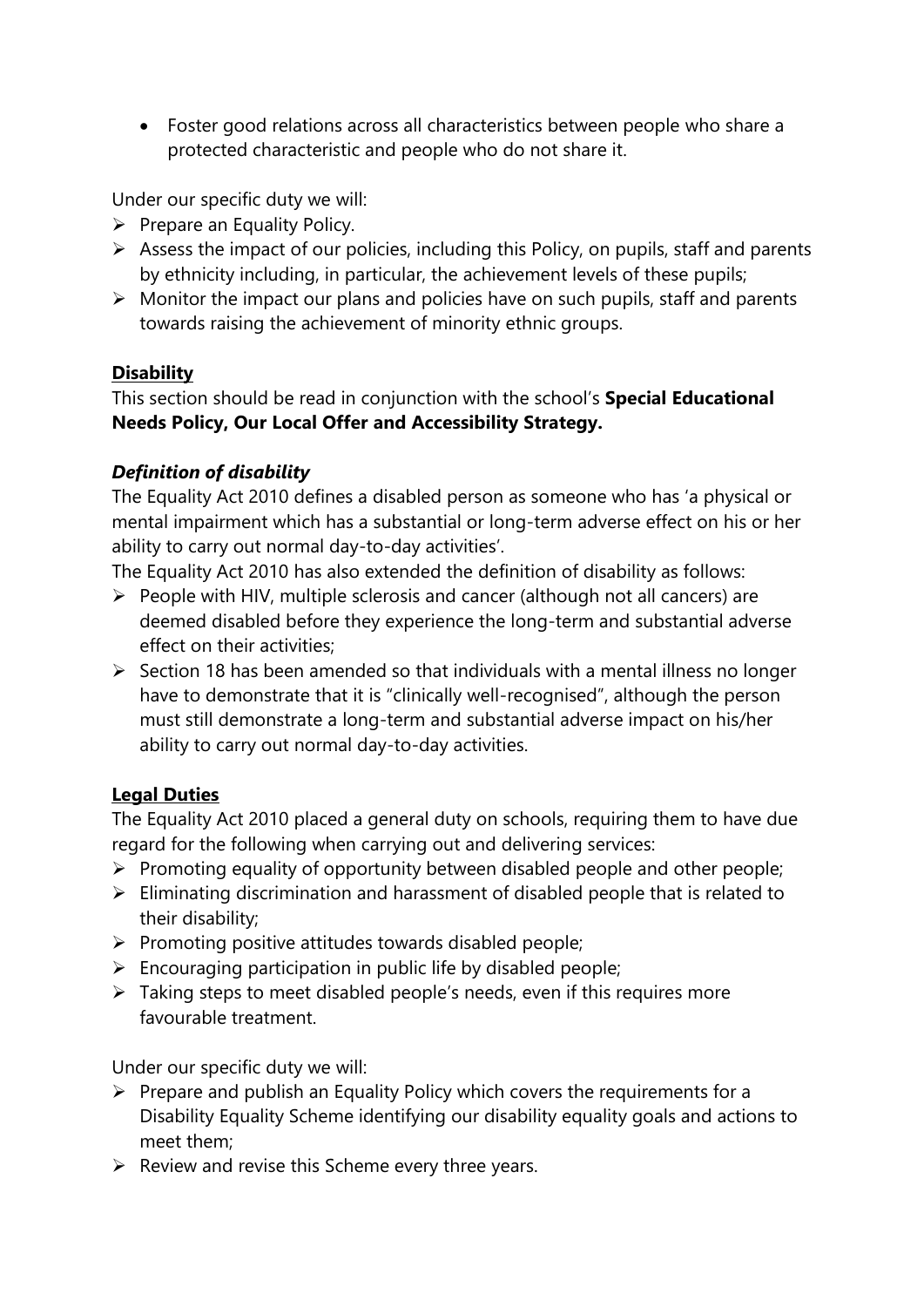#### **Gender Equality**

The Equality Act 2010 places a general and specific duty on schools to eliminate unlawful discrimination and harassment on the grounds of gender and to promote equality of opportunity between female and male pupils and between women and men and transgender people.

Under our general duty we will actively seek to:

- ➢ Eliminate unlawful discrimination and harassment on grounds of sex and gender reassignment;
- $\triangleright$  Promote equality between men and women.

Under our specific duty we will:

- ➢ Prepare and publish an Equality Policy which covers the requirements for a Gender Equality Scheme identifying our gender equality goals and actions to meet them;
- $\triangleright$  Review and revise this Scheme every three years.

#### **Sexual Orientation**

The Equality Act 2010 made provision for regulations to be introduced to extend protection against discrimination on grounds of religion or belief to sexual orientation.

The Equality Act (Sexual Orientation) Regulations 2010 came into force on 30 April 2007, and they make discrimination unlawful in the area of goods, facilities and services on grounds of sexual orientation. For schools this means admissions, benefits and services for pupils and treatment of pupils.

#### **Community Cohesion**

The Education and Inspections Act 2006 inserted a new section 21(5) to the Education Act 2002, introducing a duty on the governing bodies of state schools to promote community cohesion. Community cohesion encompasses promoting good relations between pupils from different races, faiths/beliefs and socio-economic backgrounds. The duty came into force on 1 September 2007.

#### **5. Consultation and Involvement**

It is a requirement that the development of this policy and the actions within it have been informed by the input of staff, pupils and parents and carers. We have achieved this by using the following to shape the action plan:

- ➢ Feedback from the annual parent questionnaire, parents' evening, parent-school forum meetings or governors' parent-consultation meeting;
- ➢ Input from staff surveys or through staff meetings/INSET;
- $\triangleright$  Feedback from the school council, PSHE lessons: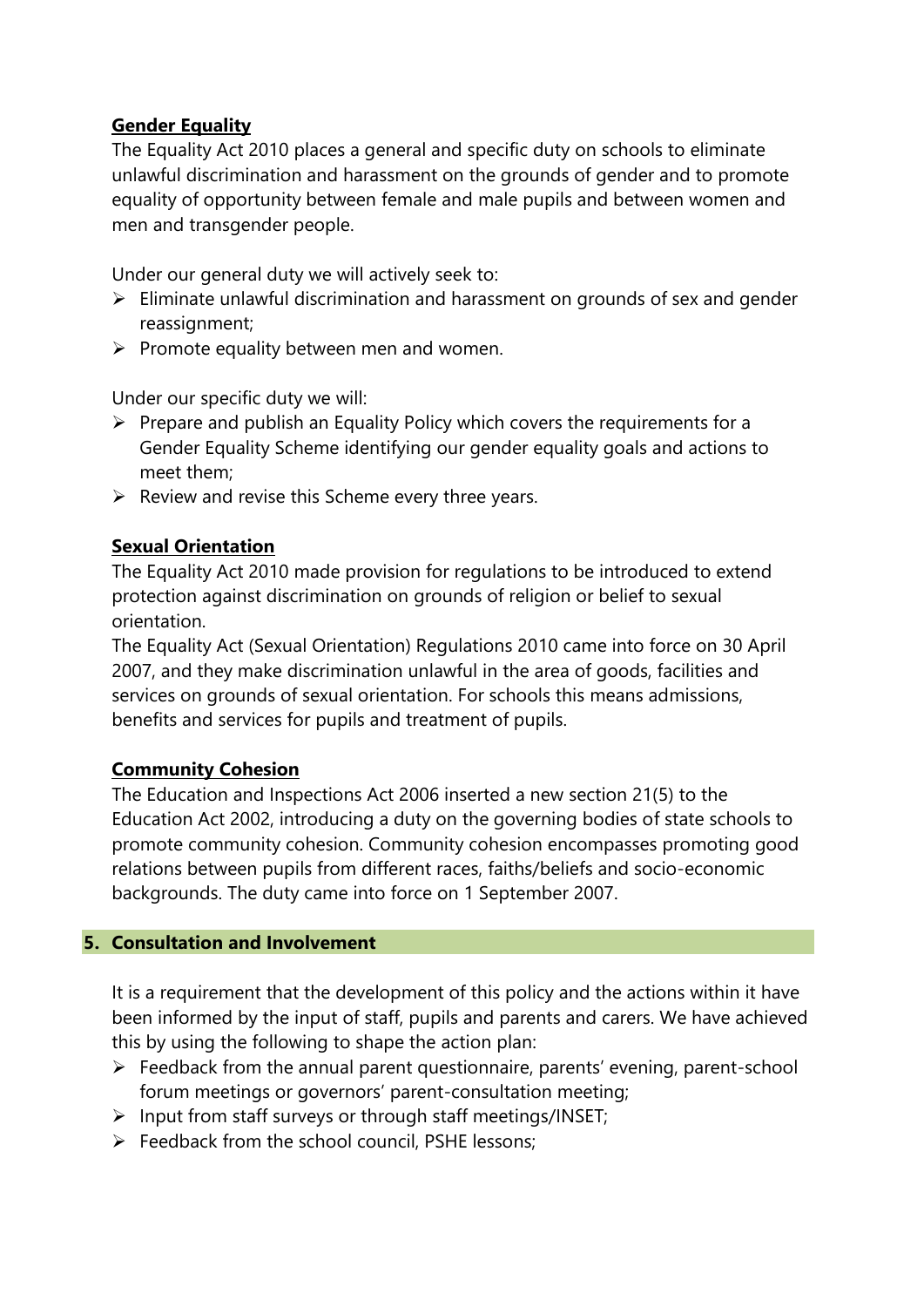- ➢ Issues raised in annual reviews or reviews of progress on Individual Education Plans/Personalised Provision Maps, mentoring and support;
- $\triangleright$  Feedback at Governing body meetings.

#### **6. Roles and Responsibilities**

#### **The Role of Governors**

- $\triangleright$  The governing body has set out its commitment to equal opportunities in this policy and it will continue to do all it can to ensure that the school is fully inclusive to pupils, and responsive to their needs based on race, gender and disability.
- $\triangleright$  The governing body seeks to ensure that people are not discriminated against when applying for jobs at our school on grounds of race, gender or disability.
- $\triangleright$  The governors take all reasonable steps to ensure that the school environment gives access to people with disabilities, and also strive to make school communications as inclusive as possible for parents, carers and pupils.
- $\triangleright$  The governors welcome all applications to join the school, whatever a child's socio-economic background, race, gender or disability.
- $\triangleright$  The governing body ensures that no child is discriminated against whilst in our school on account of their race, sex or disability.

#### **The Role of the Headteacher (or Senior Leader responsible for Equalities)**

- ➢ It is the Headteacher's role to implement the school's Equality Policy and they are supported by the governing body in doing so.
- $\triangleright$  It is the Headteacher's role to ensure that all staff are aware of the Equality Policy, and that teachers apply these guidelines fairly in all situations.
- $\triangleright$  The Headteacher ensures that all appointments panels give due regard to this policy, so that no-one is discriminated against when it comes to employment or training opportunities.
- $\triangleright$  The Headteacher promotes the principle of equal opportunity when developing the curriculum, and promotes respect for other people and equal opportunities to participate in all aspects of school life.
- ➢ The Headteacher treats all incidents of unfair treatment and any incidents of bullying or discrimination, including racist incidents, with due seriousness.

#### **The Role of all Staff: Teaching and Non-Teaching**

- ➢ All staff will ensure that all pupils are treated fairly, equally and with respect, and will maintain awareness of the school's Equality Policy.
- $\triangleright$  All staff will strive to provide material that gives positive images based on race, gender and disability, and challenges stereotypical images.
- ➢ All staff will challenge any incidents of prejudice, racism or homophobia, and record any serious incidents, drawing them to the attention of the Headteacher.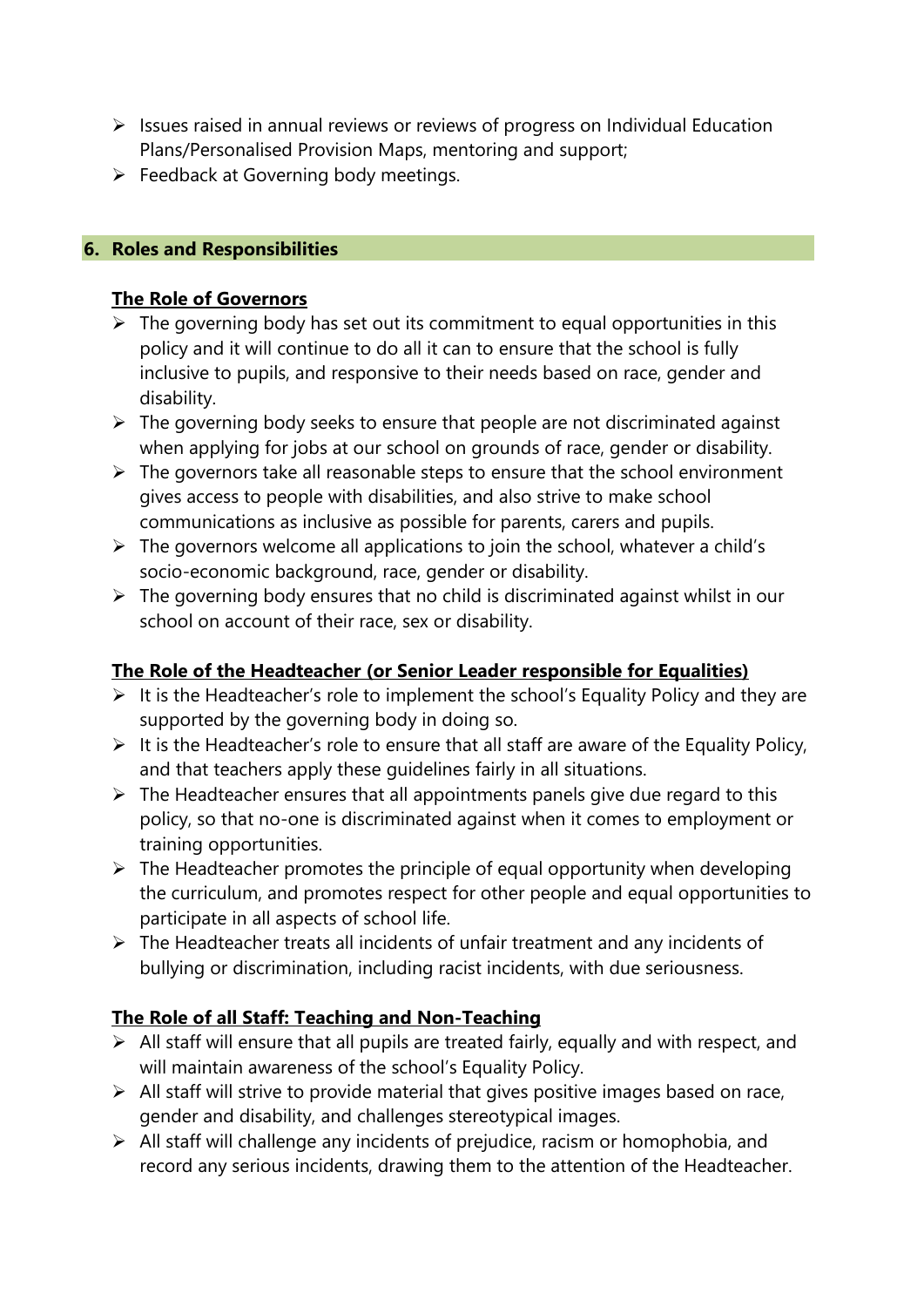$\triangleright$  Teachers support the work of ancillary or support staff and encourage them to intervene in a positive way against any discriminatory incidents.

#### **7. Tackling Discrimination**

Harassment on account of race, gender, disability or sexual orientation is unacceptable and is not tolerated within the school environment.

All staff are expected to deal with any discriminatory incidents that may occur. They are expected to know how to identify and challenge prejudice and stereotyping; and to support the full range of diverse needs according to a pupil's individual circumstances.

Racist and homophobic incidents and other incidents of harassment or bullying are dealt with by the member of staff present, escalating to a class teacher/Headteacher where necessary. All incidents are reported to the Headteacher and racist incidents are reported to the governing body and local authority on a termly basis.

#### **What is a Discriminatory Incident?**

Harassment on grounds of race, gender, disability, sexual orientation or other factors such as socio-economic status, can take many forms including verbal or physical abuse, name calling, exclusion from groups and games, unwanted looks or comments, jokes and graffiti.

A racist incident is defined by the Stephen Lawrence Inquiry Report (1999) as: *'any incident which is perceived to be racist by the victim or any other person'.*

#### **Types of Discriminatory Incident**

Types of discriminatory incidents that can occur are:

- $\triangleright$  Physical assault against a person or group because of their colour, ethnicity, nationality, disability, sexual orientation or gender;
- $\triangleright$  Use of derogatory names, insults and jokes;
- $\triangleright$  Racist, sexist, homophobic or discriminatory graffiti;
- ➢ Provocative behaviour such as wearing racist, sexist, homophobic or discriminatory badges or insignia;
- $\triangleright$  Bringing discriminatory material into school;
- $\triangleright$  Verbal abuse and threats:
- ➢ Incitement of others to discriminate or bully due to victim's race, disability, gender or sexual orientation;
- $\triangleright$  Discriminatory comments in the course of discussion;
- ➢ Attempts to recruit others to discriminatory organisations and groups;
- $\triangleright$  Ridicule of an individual for difference e.g. food, music, religion, dress etc;
- ➢ Refusal to co-operate with other people on grounds of race, gender, disability or sexual orientation.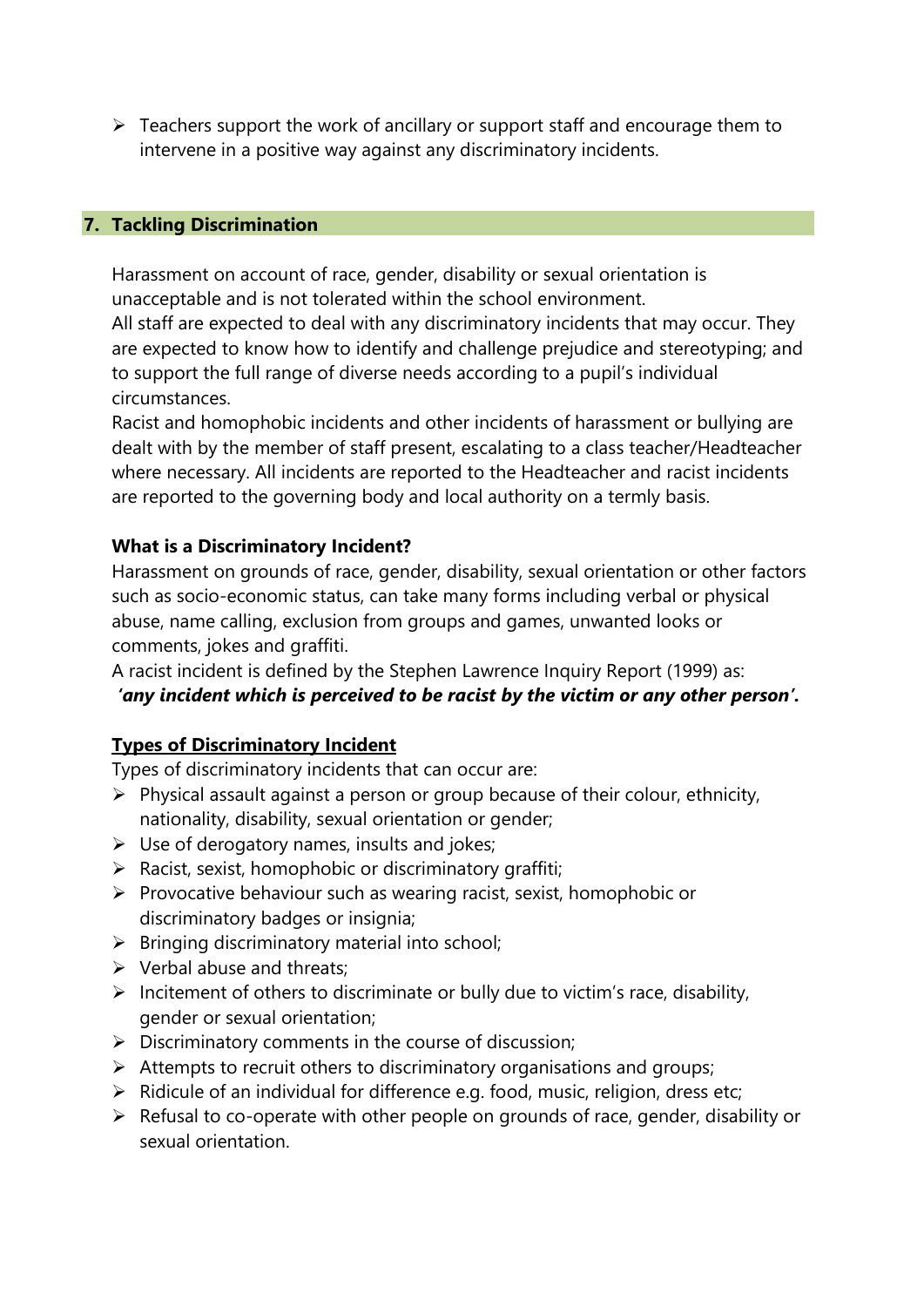#### **Responding to and Reporting Incidents**

It should be clear to pupils and staff how they report incidents. All staff, teaching and non-teaching, should view dealing with incidents as vital to the well-being of the whole school.



#### **Reporting Procedure**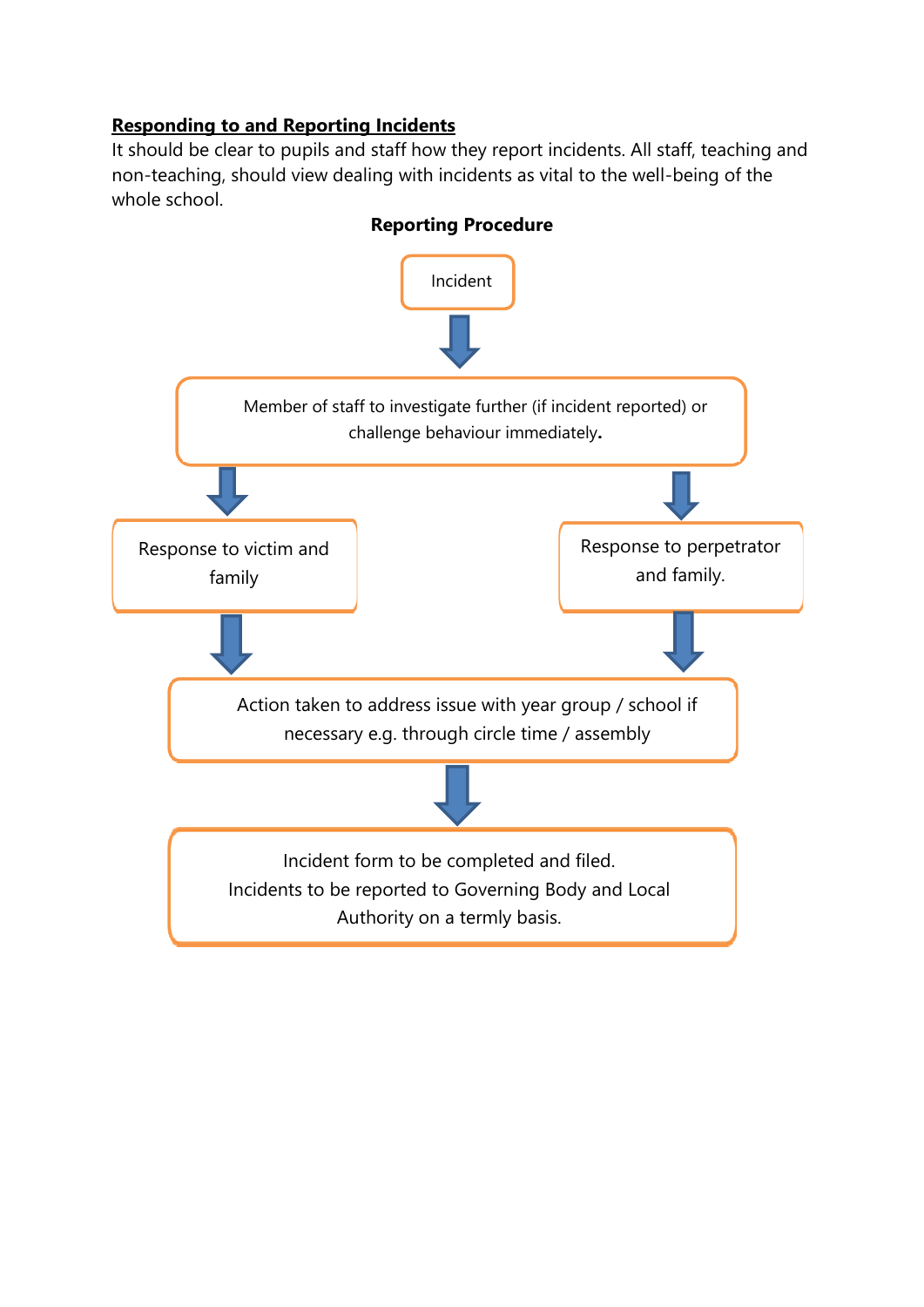#### **8. Review of Progress and Impact**

The policy has been agreed by our Governing Body. We have a rolling programme for reviewing our school policies and their impact. In line with legislative requirements, we will review progress against our Equality Action Plan **(See Appendix A)** annually and review the **entire policy and accompanying action plan on a four-year cycle.**

We make regular assessments of pupils' learning and use this information to track pupil progress. As part of this process, we regularly monitor achievement by ethnicity, gender and disability, to ensure that all groups of pupils are making the best possible progress, and take appropriate action to address any gaps.

#### **9. Publishing the Policy**

In order to meet the requirements of the Equality Act 2010

- $\triangleright$  Publish our policy on the school website;
- $\triangleright$  Raise awareness of the policy through the school newsletter, assemblies, staff meetings and other communications;
- $\triangleright$  Make sure hard copies are available.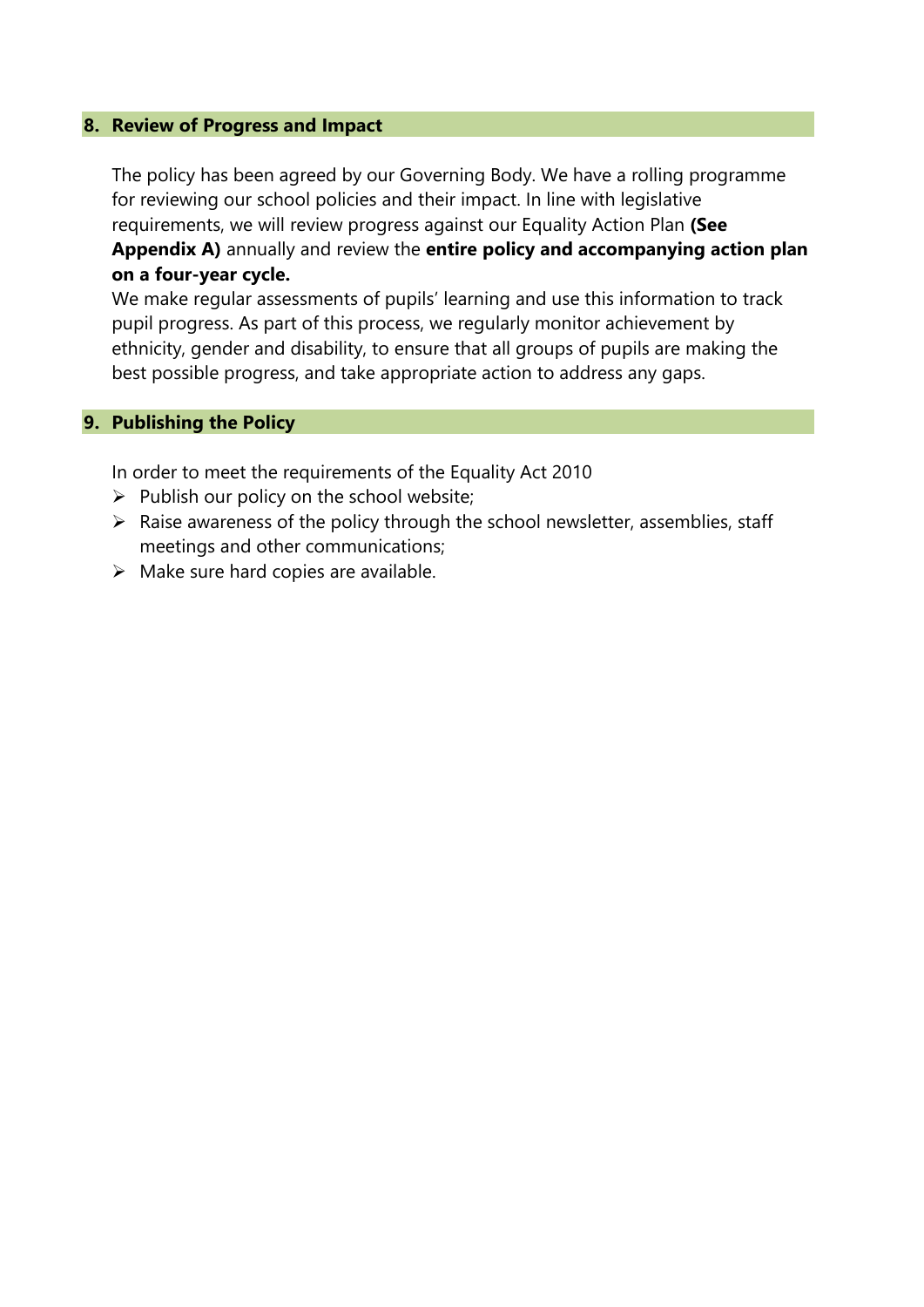#### **APPENDIX A – ACTION PLAN**

The duty to report racist incidents and the publication of the Equality Policy to meet the Disability and Gender Equality legislation must be included in the action plan below. For further examples of actions please see Appendix B.

## **Hollinswood Primary School & Nursery Subject Action Plan April 2021-April 2022**

| <b>Target</b>                                                                                                             | <b>Success</b><br>criteria -<br>Measurable and<br>with timeframes       | <b>Actions</b><br>To be adjusted at each<br>term evaluation session | <b>Resources</b> and key person<br>responsible | <b>Monitoring activity</b> | <b>Evaluation</b><br>Key evaluation<br>questions/ Impact<br>statements                                                                                                         |
|---------------------------------------------------------------------------------------------------------------------------|-------------------------------------------------------------------------|---------------------------------------------------------------------|------------------------------------------------|----------------------------|--------------------------------------------------------------------------------------------------------------------------------------------------------------------------------|
| <b>Spring Term</b><br>2021<br><b>Update Policies</b><br>related to<br>Diversity in<br>School (Single<br>Equality Policy.) | Policy is<br>brought up to<br>date according<br>to current<br>quidance. | Policy to be updated                                                | KO                                             |                            | Is all information up<br>to date for the time<br>the policy is written?<br>Does it encompass<br>the protected<br>characteristics?<br>Does it reflect the<br>Equality Act 2010? |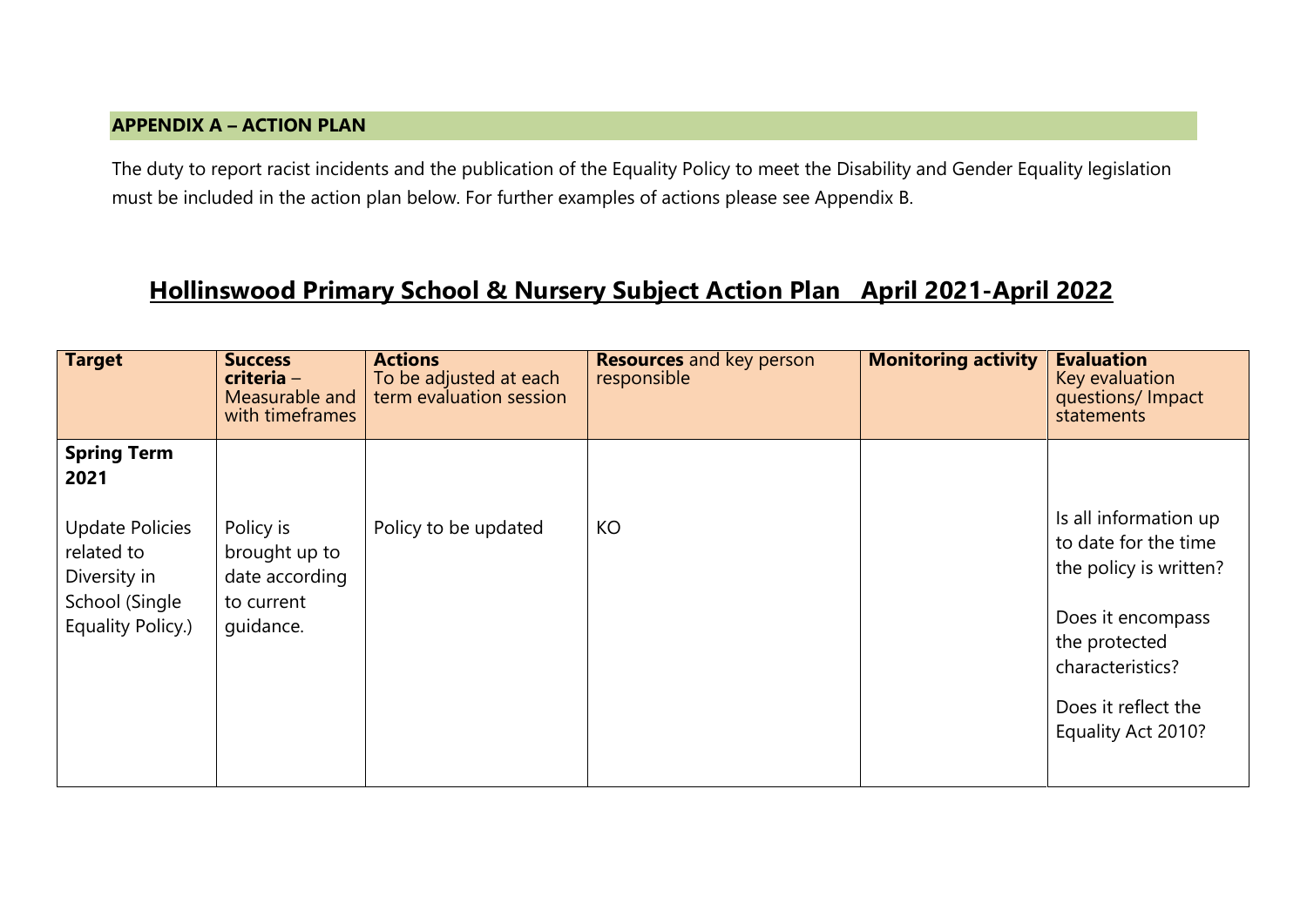| <b>Summer Term</b><br>2021 |                                                                                                  |                                                                                                                                                                                                                          |                                                                                                                                                                                                                                                                                                                    |                                                                                                                                                                                                         |                                                                                                                                                                                                                                                                                                                                                             |
|----------------------------|--------------------------------------------------------------------------------------------------|--------------------------------------------------------------------------------------------------------------------------------------------------------------------------------------------------------------------------|--------------------------------------------------------------------------------------------------------------------------------------------------------------------------------------------------------------------------------------------------------------------------------------------------------------------|---------------------------------------------------------------------------------------------------------------------------------------------------------------------------------------------------------|-------------------------------------------------------------------------------------------------------------------------------------------------------------------------------------------------------------------------------------------------------------------------------------------------------------------------------------------------------------|
| Diversity<br>Learning Walk | How is Diversity<br>reflected in our<br>school?                                                  | Learning Walk to take<br>place in all areas of<br>school.<br>Areas to consider:<br>Reception $-$<br>Entrance areas<br>Halls<br>Classrooms<br><b>Displays</b><br>Book areas<br>Inclusion rooms<br>Corridors<br>Staffrooms | <b>KM</b><br><b>KO</b><br><b>BS</b> (Governor)<br>Resources may be needed to<br>update areas, for instance dual<br>language books/books that<br>reflect cultural diversity and<br>religion, books celebrating<br>women/disability, posters<br>showing different<br>countries/cultures/religions/na<br>tionalities. | KM to analyse<br>findings and<br>feedback to staff in<br>staff meeting.<br>Follow up learning<br>walk to be planned<br>for Autumn 2 2021<br>to check<br>development points<br>have been followed<br>up. | How well does our<br>school acknowledge<br>and celebrate<br>diversity? Does our<br>school value and<br>showcase our cultural<br>and religious groups?<br>For instance, are<br>resources produced<br>suitable for children<br>with identified<br>disabilities? Does each<br>class celebrate<br>language of the half<br>term? How do we<br>raise awareness of |
| Pupil interviews           | Are we<br>understanding<br>and celebrating<br>the cultural<br>diversity of our<br>school cohort? | Pupil interviews/<br>questionnaire.                                                                                                                                                                                      | <b>KM</b>                                                                                                                                                                                                                                                                                                          | KM to analyse<br>answers given and<br>feedback to<br>teachers.<br>Follow up in<br>Autumn 2021 if<br>development points<br>are identified.                                                               | Diversity?<br>Do children feel that<br>their cultural and<br>religious beliefs are<br>supported and<br>celebrated?<br>Where are the good<br>examples? Where do<br>we need to improve?                                                                                                                                                                       |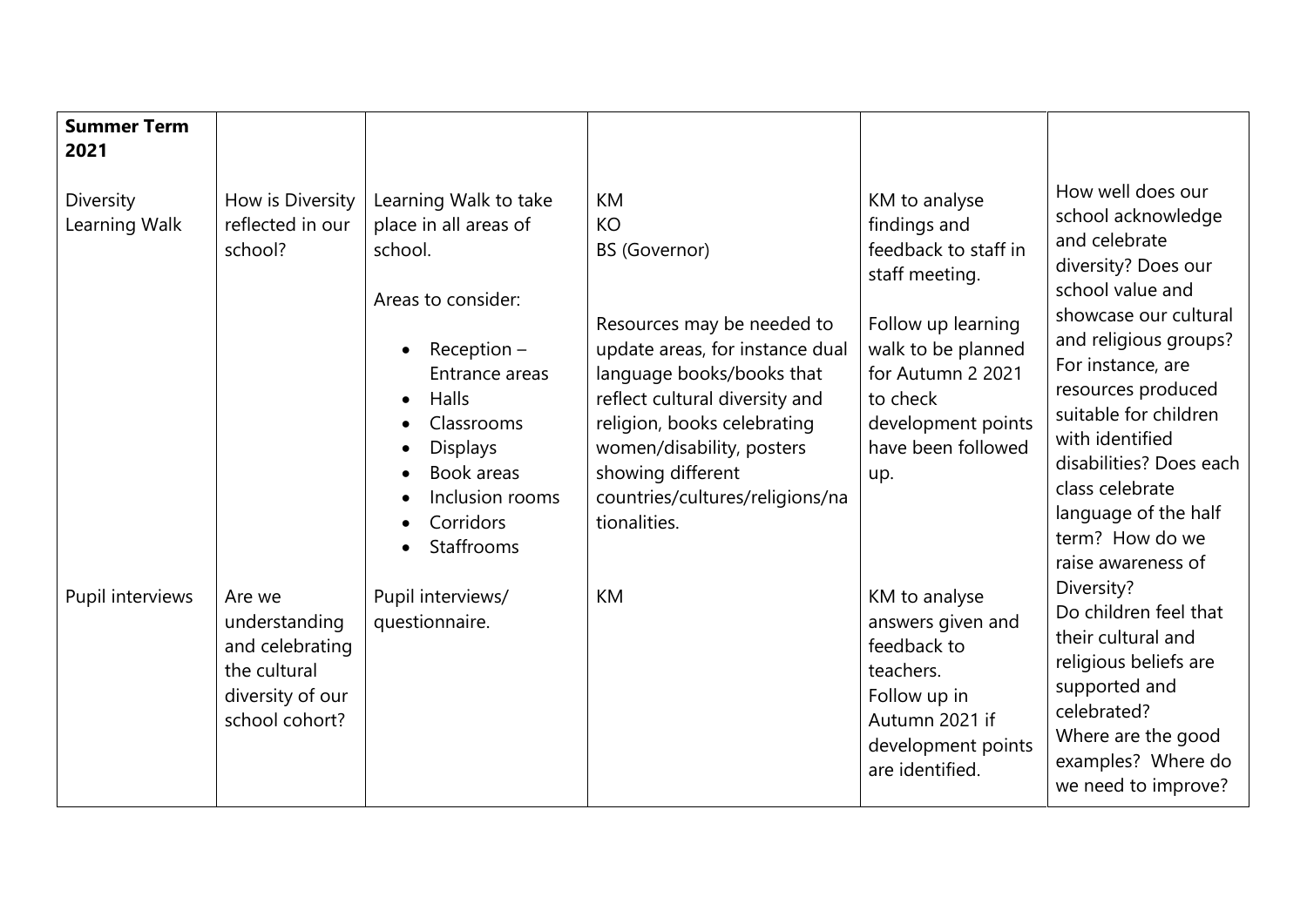|                                |                                                                                               |                                                                                                                                |          | Development points<br>to be addressed in<br>Autumn term CPD. |                                                                                                                                                                                                                                                                                                                                                                                           |
|--------------------------------|-----------------------------------------------------------------------------------------------|--------------------------------------------------------------------------------------------------------------------------------|----------|--------------------------------------------------------------|-------------------------------------------------------------------------------------------------------------------------------------------------------------------------------------------------------------------------------------------------------------------------------------------------------------------------------------------------------------------------------------------|
| Autumn 2021                    |                                                                                               |                                                                                                                                |          |                                                              |                                                                                                                                                                                                                                                                                                                                                                                           |
| Diversity Staff<br>Meeting/CPD | How can we<br>ensure the<br>inclusion of<br><b>Diversity</b><br>throughout our<br>curriculum? | Invite Qamar to staff<br>meeting to discuss ways<br>of ensuring diversity is<br>inherent in the delivery<br>of our curriculum. | KO<br>KM |                                                              | Do we think of<br>creative ways to be<br>inclusive in our<br>teaching/resources?<br>Are we actively using<br>multicultural<br>resources? Do we<br>consistently reflect<br>the protected<br>characteristics?<br>What is good? What<br>needs to be better?<br>Are opportunities<br>sufficiently identified<br>across all subjects?<br>Are these being<br>adapted and<br>implanted in MTP's? |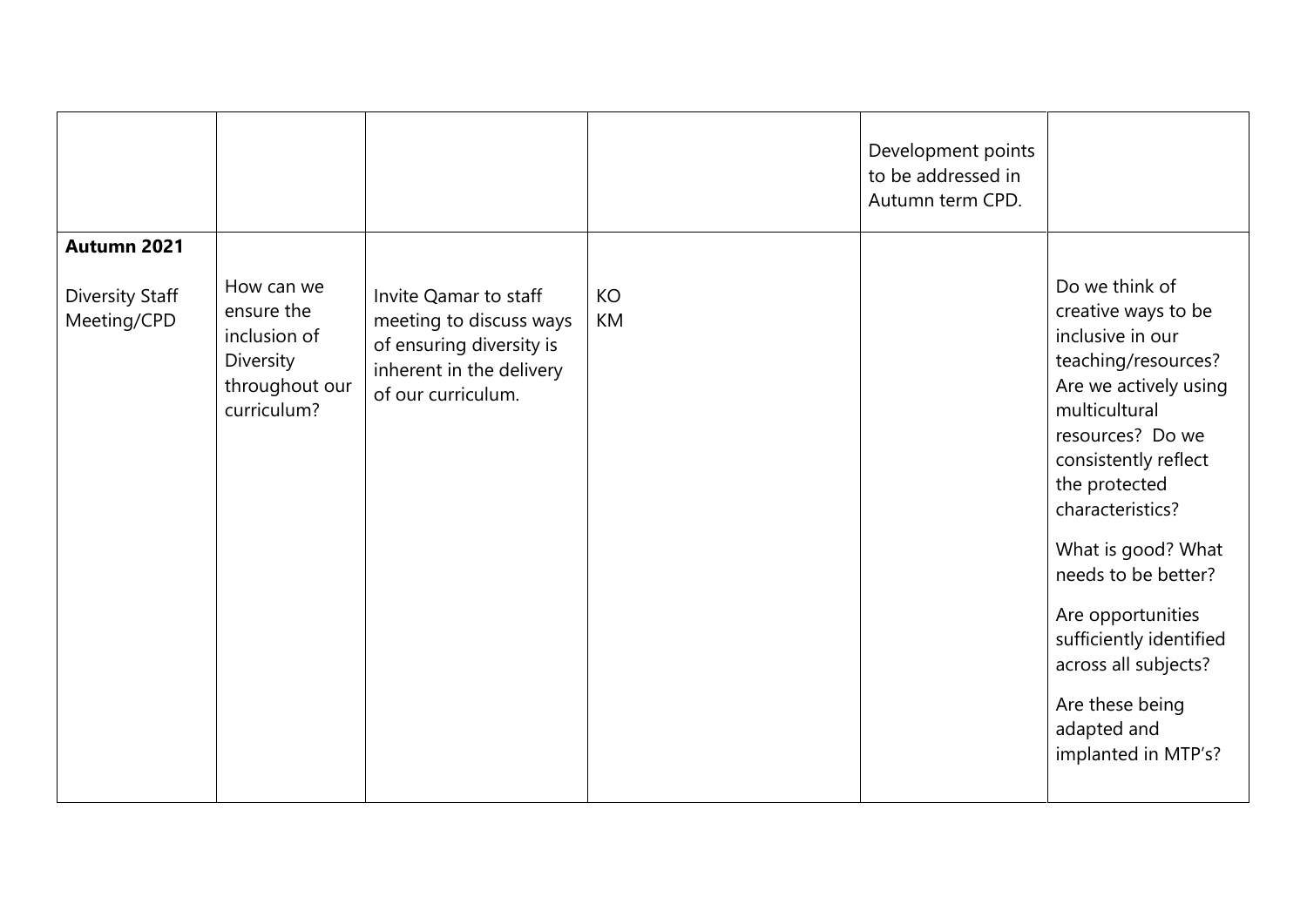| Two Year         | Are there                                                                                | CWG leader & CWG to                                                                                                                       | <b>CT</b>  | Where is the evidence                                                              |
|------------------|------------------------------------------------------------------------------------------|-------------------------------------------------------------------------------------------------------------------------------------------|------------|------------------------------------------------------------------------------------|
| Overview         | identified                                                                               | review two year                                                                                                                           | <b>KM</b>  | to be found?                                                                       |
| Diversity review | opportunities<br>to address<br>equality and<br>diversity on the<br>two year<br>overview? | overview in CWG<br>meeting and ensure that<br>opportunities for<br>Diversity are clearly<br>identified and being<br>utilised in planning. | <b>CWG</b> | Do teaching staff<br>need further<br>information and CPD<br>about using the links? |
|                  |                                                                                          | Linked to CWG action<br>plan.<br>See RAP Spring 2021                                                                                      |            |                                                                                    |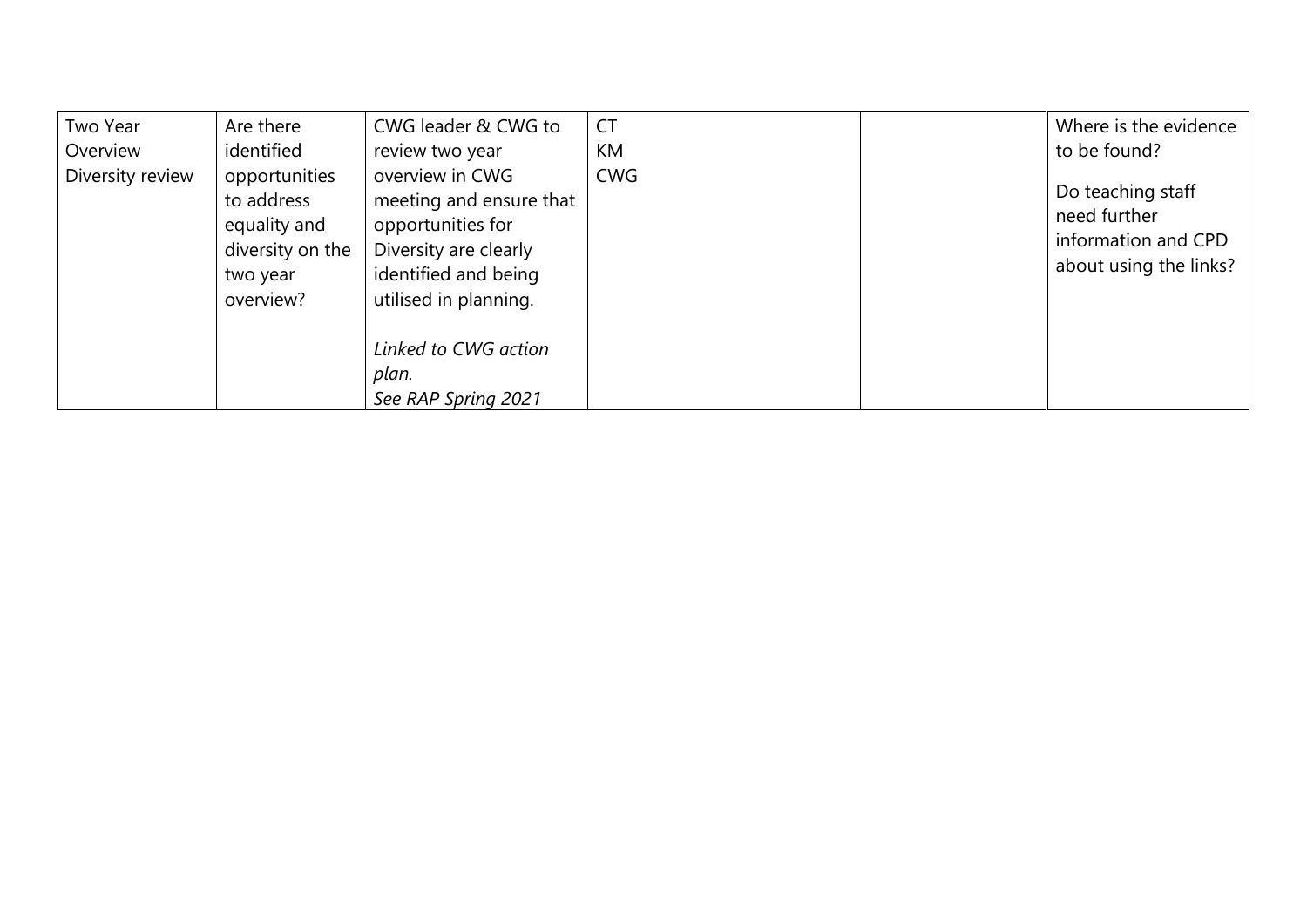#### **APPENDIX B – FURTHER ACTIONS THE SCHOOL WILL TAKE.**

#### **ENSURING EQUALITY OF OPPORTUNITY AND PARTICIPATION**

The school will ensure that:

- $\triangleright$  Pupil achievement is monitored by race, gender and disability and any trends or patterns in the data that may require additional action to narrow the gap are addressed;
- $\triangleright$  All staff are aware of the school's Equality Policy;
- $\triangleright$  There is an inclusive approach to ensuring all pupils are given the opportunity to make a positive contribution to the life of the school e.g. through involvement in the School Council by election or co-option); class assemblies; fund raising etc;
- ➢ Disabled children can take part in all aspects of the curriculum, including educational visits and journeys; lunchtime activities; PE and dance and assemblies;
- $\triangleright$  Extended school activities such as breakfast and after-school clubs take into account pupil needs and access issues and pupils attending reflect the diversity of the school population in terms of race, gender, disability and socio-economic status;
- ➢ Staff, pupils, parents and carers will continue to be involved in the future development of the Equality Policy through input and feedback from surveys, staff meetings, school council meetings, parents evenings etc.

The school will provide:

- $\triangleright$  Extra and additional support for pupils who are under-achieving, in order to make progress in their learning and their personal well-being, e.g. ensuring that children with visual impairment have accessible texts; that children with hearing impairment have an enhanced acoustic classroom environment;
- ➢ Additional support for parents of under-achieving children (e.g. reporting progress; discussing needs);
- ➢ Additional support for disabled parents/carers and staff to help them to play a full part in the life of the school (e.g. providing a sign interpreter for a deaf parent; ensuring that meetings are held in the most accessible parts of the school to support wheelchair users; providing communication in larger print etc).

#### **PROMOTING POSITIVE ATTITUDES AND MEETING NEEDS**

The school will:

 $\triangleright$  Promote positive images which reflect the diversity of the school and community in terms of race, gender and disability, for example in assemblies, books, publications and learning materials and in classroom/corridor display.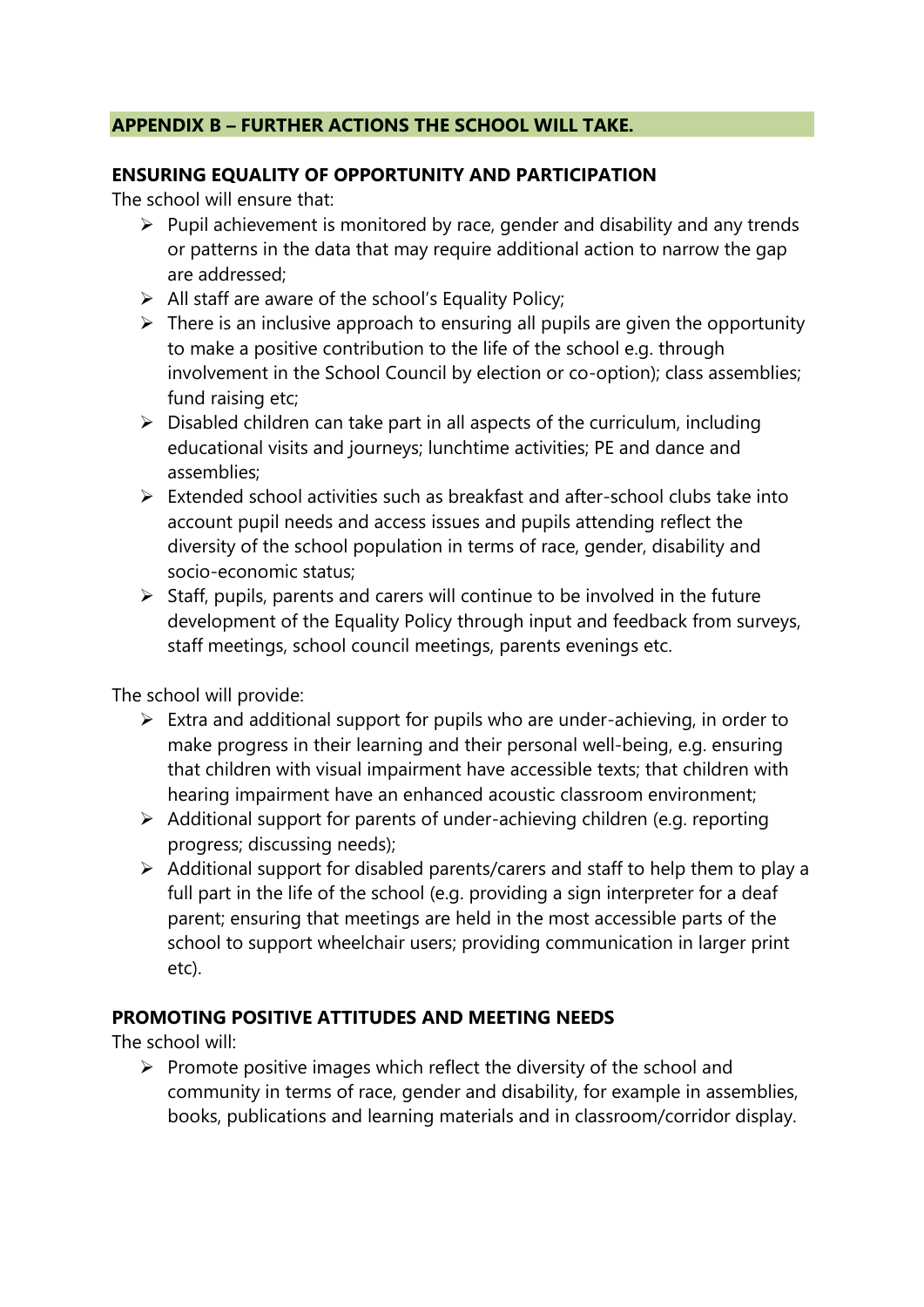- $\triangleright$  Actively seek to recruit disabled people to the school and support them in their work and career development, and try to reflect the diversity of the school community in its workforce;
- $\triangleright$  Actively seek to recruit disabled people to the governing body and make reasonable adjustments to ensure that they can fully participate and contribute;
- ➢ Provide reasonable means for children, young people, their friends and families to interact with people from different backgrounds and build positive relationships, including links with different schools and communities;
- $\triangleright$  Provide extended services, with opportunities for pupils, families and the wider community to take part in activities and receive services which build positive interaction and achievement for all groups;
- ➢ Supporting disabled pupils in the period of transition between primary and secondary school to ease the stress of moving and increase familiarity with new surroundings;
- $\triangleright$  Helping children and young people to understand others and value diversity;
- ➢ Promoting shared values, awareness of human rights and how to apply and defend them;
- $\triangleright$  Developing skills of participation and responsible action for example through the new 'Identity and Diversity: living together in the UK' strand of citizenship education.
- ➢ Promote the schools Teaching and Learning Policy that includes how we Prepare Pupils for Life in Modern Britain.

#### **ELIMINATING DISCRIMINATION AND HARASSMENT**

The school will:

- $\triangleright$  Develop and adapt its procedures on anti-bullying to include equality perspectives;
- $\triangleright$  Support staff to challenge and address any bullying and harassment that is based on a person's race, gender or ethnicity;
- ➢ Keep a record and report how these incidents are dealt with to the governing body and local authority on a termly basis;
- $\triangleright$  Review its approach to race, gender and disability bullying and harassment whenever it reviews its policy on behaviour.